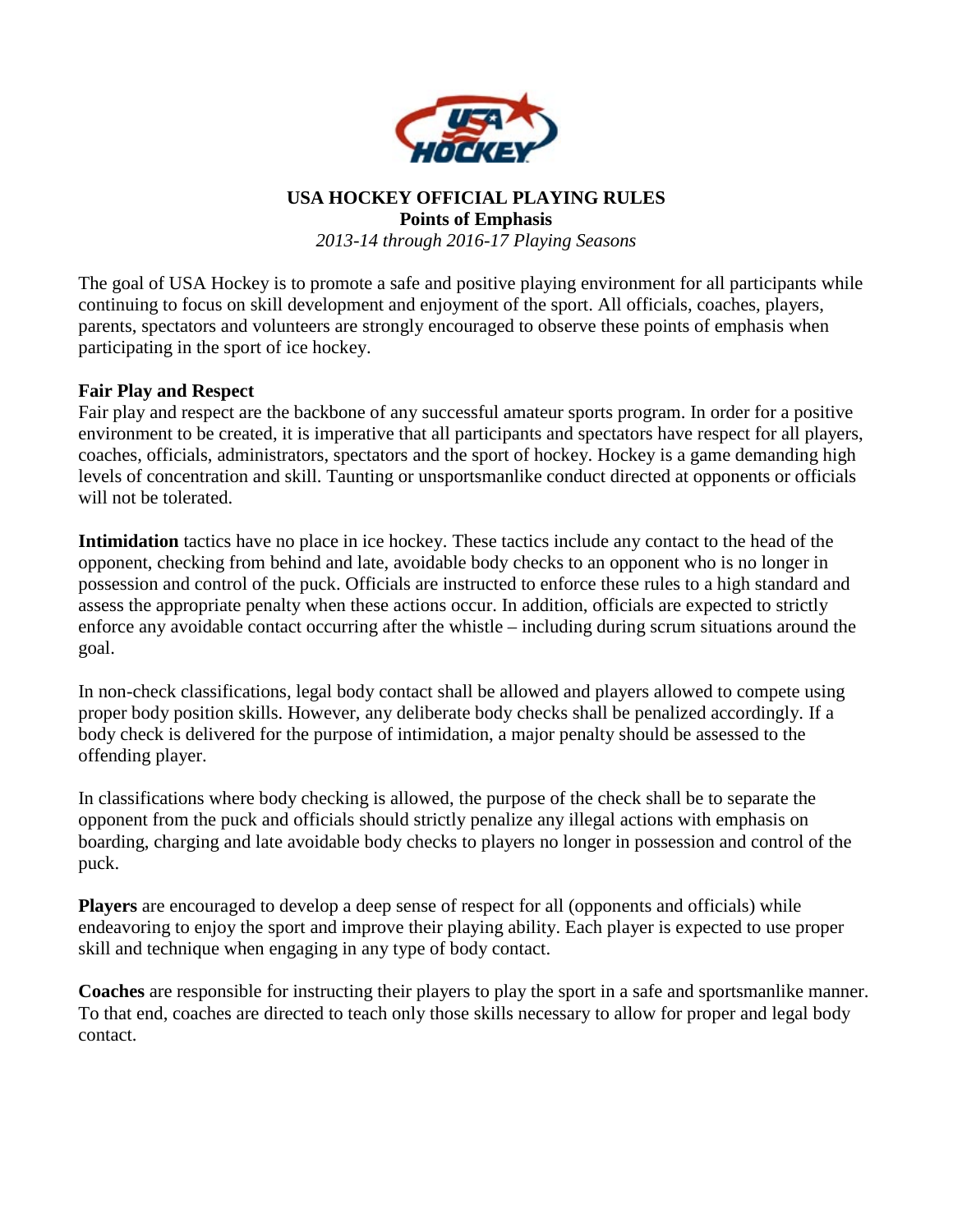**Officials** should be diligent and confident when officiating the sport. Each official shall enforce all playing rules fairly and respectfully with the safety of the players and the best interest of the game in mind. Players must be held accountable for dangerous and illegal actions with the proper enforcement of the rules at all times.

**Spectators** are encouraged to support their teams while showing respect for all players, coaches, officials and other spectators.

### **Standard of Play and Rule Emphasis**

USA Hockey will continue to observe the Standard of Play and Rule Emphasis for restraining fouls adopted in June 2006. The goal is to reduce restraining infractions in the game, allowing the skill level of the participants to determine the outcome of a game and to increase participant enjoyment.

In addition, USA Hockey has adopted a Body Checking Standard of Play and Rule Emphasis for immediate implementation at all levels of play. This goal is to enhance player skill development by reducing intimidating infractions designed to punish the opponent. Proper enforcement of this standard will improve the skill of legal body contact or legal body checking at all levels of play.

#### **Conclusion**

Hockey should be enjoyed by all participants. To that end, all participants and spectators shall observe a level of personal behavior that demonstrates respect for all. USA Hockey will continue to increase awareness among all officials and coaches with regard to these points of emphasis and the standard of play and rules enforcement.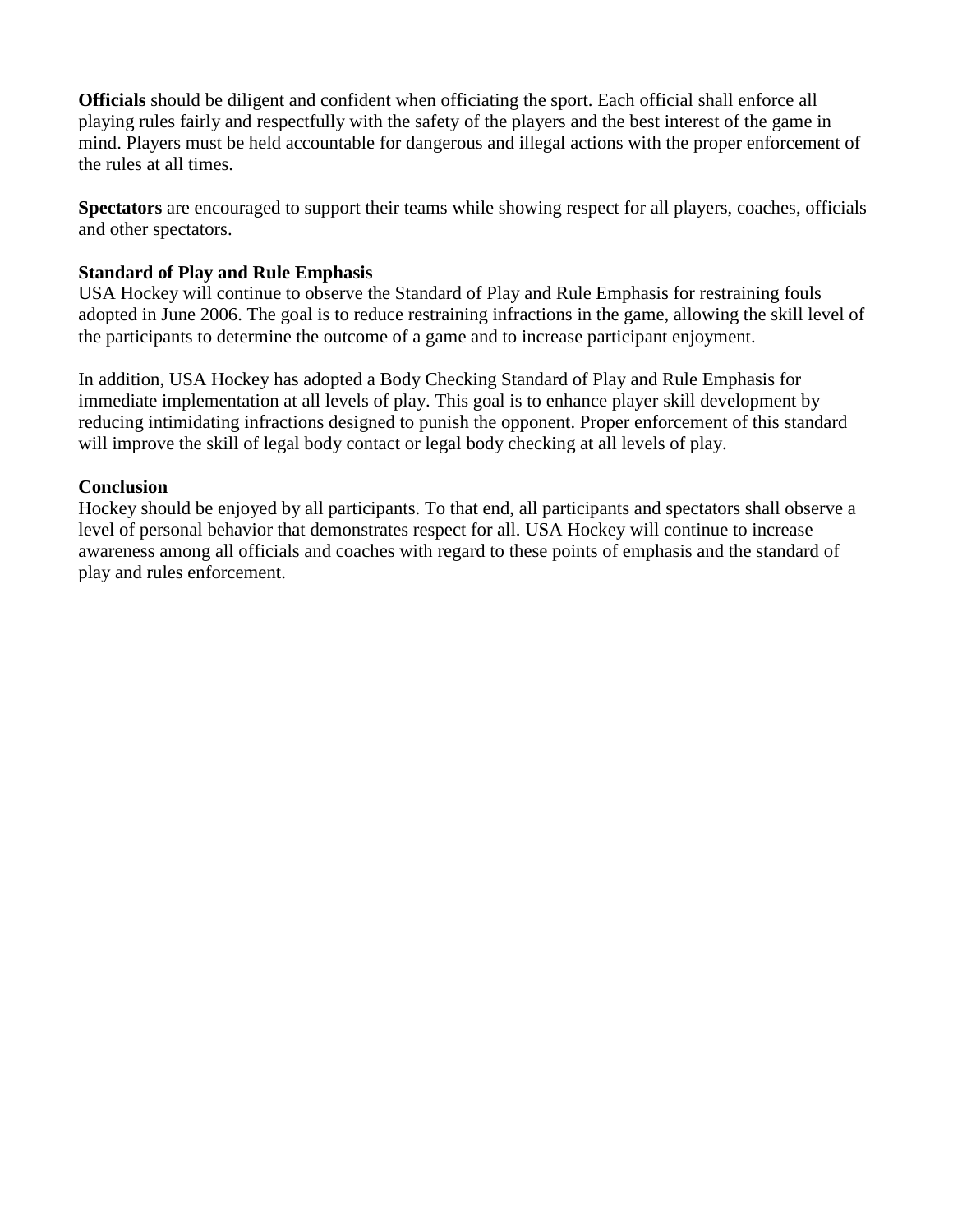# **Standard of Play and Rules Emphasis**

Through the standard of rules enforcement, our game will continue to allow the opportunity for improved skill development and a more positive hockey environment for all participants.

## **BODY CHECKING STANDARD -----------------------------------------------------------------------------------**

The goal of this enforcement standard is to create an environment that enhances player skill development by reducing intimidating infractions designed to punish the opponent. This standard is designed to improve the proper skill of legal body checking or contact at all levels of play while not removing the physical component from the game. A hard body check or using body contact/position (non-checking classifications) to gain a competitive advantage over the opponent should not be penalized as long as it is performed within the rules. The focus of the body check is to separate the opponent from the puck.

The principles of the body checking enforcement standard include the following:

- The purpose of a body check is to separate the opponent from the puck.
- Only the trunk (hips to shoulders) of the body shall be used to deliver a body check.
- The check must be delivered to the trunk (hips to shoulders) and directly from in front or the side of the opponent.
- Players who use their physical skills and/or anticipation and have a positional advantage shall not lose that advantage provided they use their body to check the opponent within the rules.
- Players will be held accountable for acts of an intimidating or dangerous nature.

## **Enforcement Standard – The following penalties are to be called with very strict enforcement.**

## **Body Checking (Non-Checking Classifications)**

A player cannot deliver a body check to any player while participating in a non-checking classification. Examples include:

- makes deliberate physical contact with an opponent with no effort to legally play the puck
- uses overt hip, shoulder or arm contact with the opponent to physically force them off the puck
- physically impedes the progress of the opponent with hips, shoulders or torso without establishing legal body contact and having no intent of playing the puck

## **Boarding**

A player cannot commit any infraction, including body checking, for the purpose of intimidation or punishment that causes their opponent to go violently or excessively into the boards. Examples include:

- accelerating through the check to a player who is in a vulnerable position off of the boards that causes them to be thrown violently into the boards
- driving an opponent excessively into the boards with no focus on or intent to play the puck
- any other infraction (tripping, cross-checking, charging etc.) that causes the opponent to be thrown violently and excessively into the boards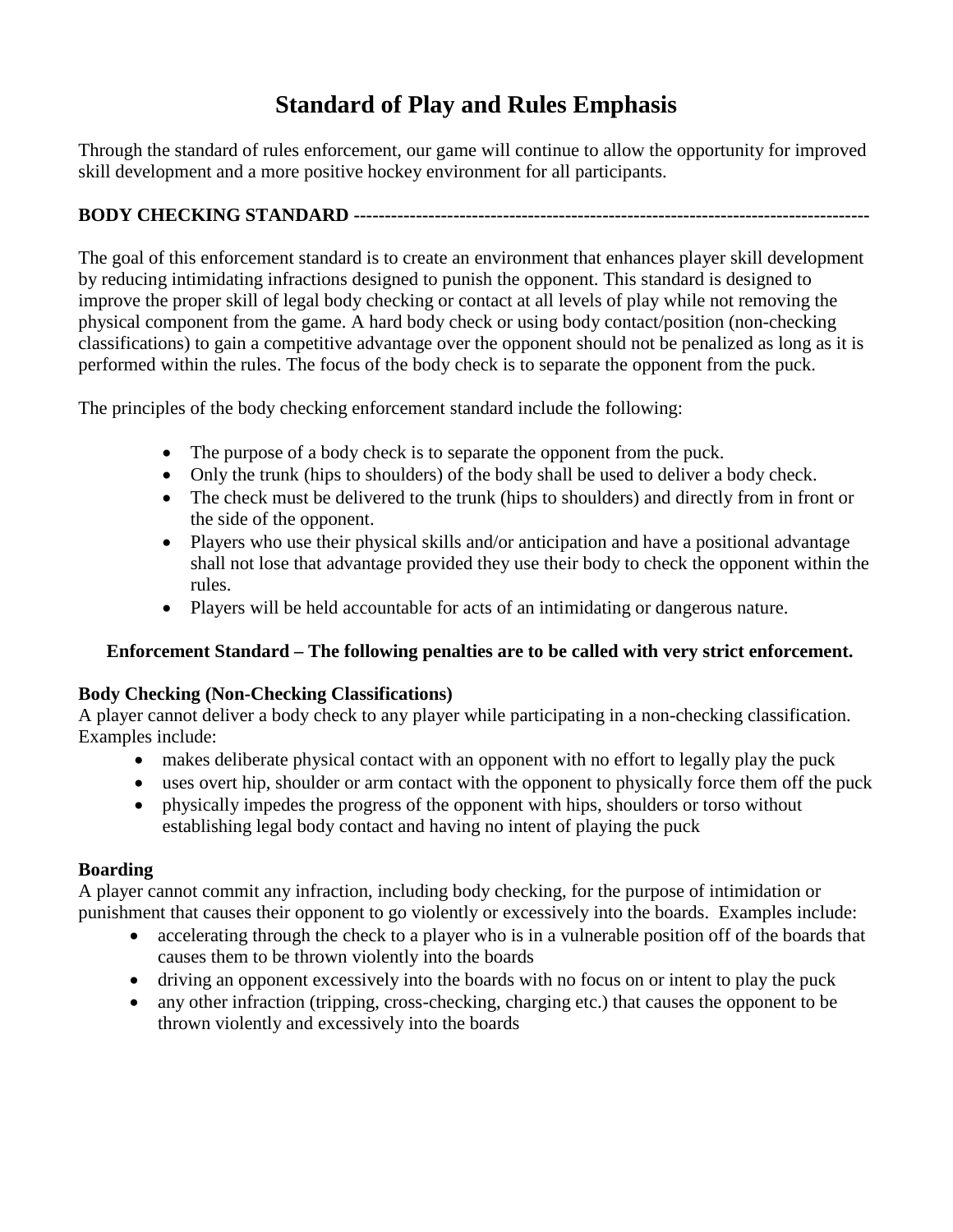## **Charging**

A player cannot take more than two fast strides or travel an excessive distance to accelerate through a body check for the purpose of punishing the opponent. Examples include:

- running or jumping into the opponent to deliver a check
- accelerating through a check for the purpose of punishing the opponent
- skating a great distance for the purpose of delivering a check with excessive force

#### **Checking From Behind**

A player cannot deliver a body check to an opponent directly from behind, or diagonally from behind. The onus is on the player delivering the check to not hit from behind. Examples include:

• body checking or pushing an opponent from behind directly into the boards or goal frame or in open ice

#### **Head Contact**

A player cannot contact an opponent in the head, face or neck, including with the stick or any part of the player's body or equipment. The onus is on the player delivering the check, regardless of size differential, to not make contact in the head/neck area of the opponent. Examples include:

- a body check delivered with any part of the body that makes contact with the head or neck area
- the use of the forearm or hands to deliver a check to the head or neck area of the opponent

### **Roughing**

A player cannot use the hands, stick or extension of the arms to body check an opponent or deliver an avoidable body check to a player who is not in possession and control of the puck. Examples include:

- intentionally playing the body of an opponent who does not have possession and control of the puck
- delivering an avoidable check to a player who has already relinquished control of the puck by a pass or shot. This is oftentimes referred to as "finishing" the check
- any avoidable contact after the whistle shall be penalized strictly, including scrum situations around the goal or along the boards. Officials are instructed to assess an additional penalty to those players acting as the aggressor or who instigate any avoidable contact after the whistle

#### **Summary**

All USA Hockey members must demonstrate awareness and support for the application, spirit and the respect of the rules in order for continued improvement of the game of hockey. At the same time, it is important to remember that:

- a player is entitled to use proper body position and body contact in all age classifications in order to gain a competitive advantage
- players are allowed to compete for body position using their strength and balance in front of the goal or along the boards
- in classifications where body checking is allowed, the focus of the body check must be to separate the opponent from the puck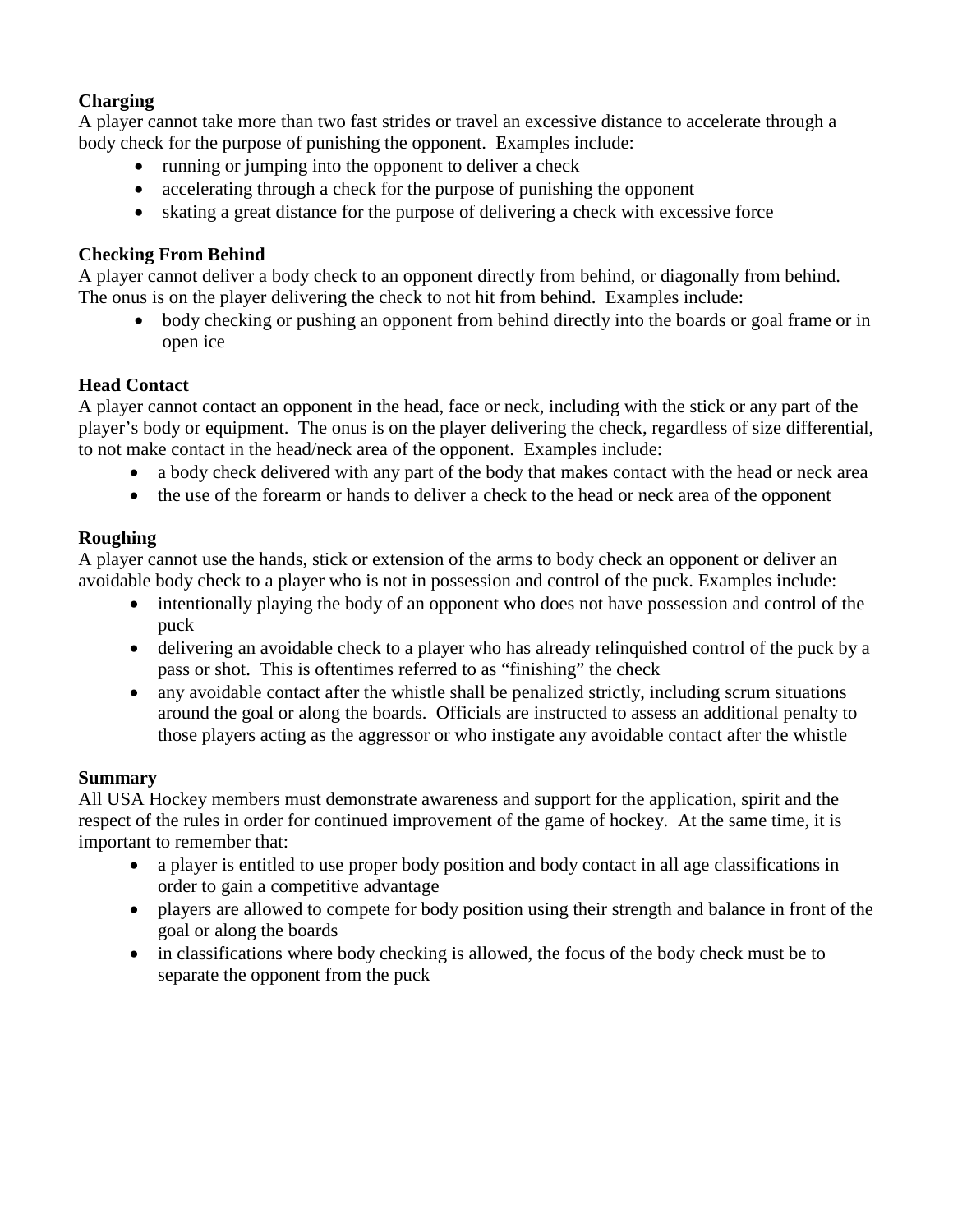## **RESTRAINING FOULS STANDARD -----------------------------------------------------------------------------**

The goal of this enforcement standard is to reduce restraining infractions in the game and not to remove legal body checking or body contact. A hard body check or using body contact/position (non-checking classifications) to gain a competitive advantage over the opponent should not be penalized as long as it is performed within the rules.

The principles of this continued enforcement standard include the following:

- The use of the stick will be limited to only playing the puck.
- The stick will not be allowed to in any way impede a player's progress.
- The use of a free hand/arm will not be allowed to grab or impede a player's progress.
- Players who use their physical skills and/or anticipation and have a positional advantage shall not lose that advantage as a result of illegal acts by the opponent.
- Players will be held accountable for acts of an intimidating or dangerous nature.

#### **Enforcement Standard – The following penalties are to be called with very strict enforcement.**

#### **Hooking**

A player cannot use his/her stick against an opponent's body (puck carrier or non-puck carrier) to gain a positional advantage. Examples include:

- tugs or pulls on the body, arms or hands of the opponent which allows for the space between the players to diminish
- placing the stick in front of the opponent's body and locking on impeding the opponent's progress or causing a loss of balance.
- stick on the hand/arm that takes away the ability for the opponent to pass or shoot the puck with a normal amount of force

## **Tripping**

A player cannot use his/her stick on the legs or feet of an opponent in a manner that would cause a loss of balance or for them to trip or fall. Examples include:

- placing the stick in front of the opponent's legs for the purpose of impeding progress, even if on the ice, with no effort to legally play the puck
- placing the stick between the legs of the opponent (can opener/corkscrew) that causes a loss of balance or impedes the progress of the opponent.

#### **Holding**

A player cannot wrap his/her arms around an opponent or use a free hand to clutch, grab or hold the stick, jersey or body on the opponent in a manner that impedes their progress. Examples include:

- wrapping one or both arms around the opponent along the boards in a manner that pins them against the boards and prevents them from playing the puck or skating
- grabbing the opponent's body, stick or sweater with one or both hands
- using a free arm/hand to restrain or impede the opponent's progress

#### **Interference**

A player cannot use his/her body ("pick" or "block") to impede the progress of an opponent with no effort to play the puck, maintain normal foot speed or established skating lane. Examples include:

• intentionally playing the body of an opponent who does not have possession or possession and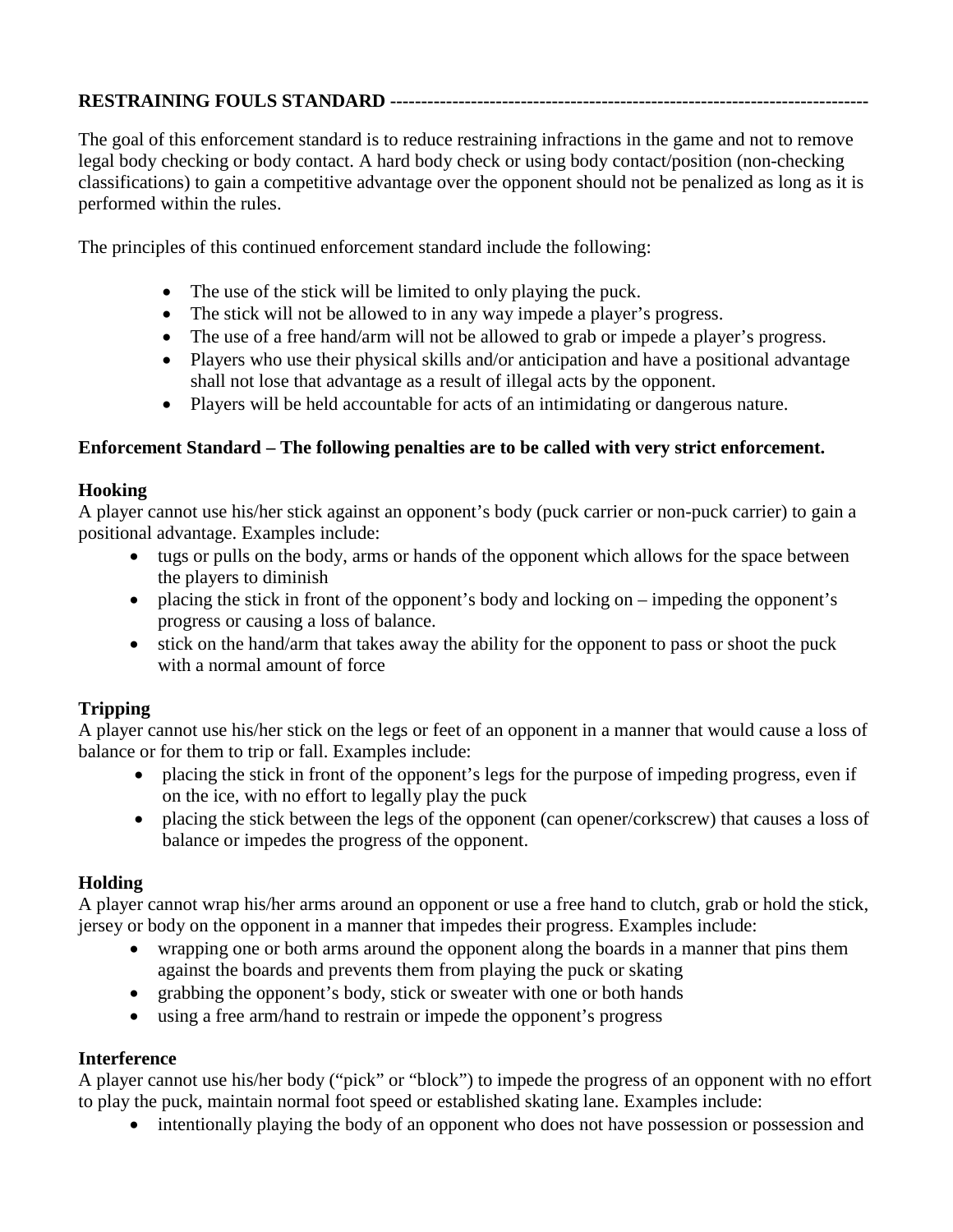control of the puck.

- using the body to establish a "pick" or "block" that prevents an opponent from being able to pursue a puck carrier
- reducing foot speed or changing an established skating lane for the purpose of impeding an opponent from being able to pursue a puck carrier

### **Slashing**

The use of the stick will be limited to only playing the puck. Any stick contact, as a result of a slashing motion, to the hands/ arms or body of the opponent will be strictly penalized. In addition, hard slashes to the upper portion of the stick (just below the hands) of an opponent, with no attempt to legally play the puck, shall also be penalized.

### **Summary**

All USA Hockey members must demonstrate awareness and support for the application, spirit and the respect of the rules in order for continued improvement of the game of hockey. At the same time, it is important to remember that:

- a player is entitled to the ice he/she occupies as long as they are able to maintain their own foot speed and body position between opponent and puck
- players are allowed to compete for body position using their strength and balance in front of the goal or along the boards

## **CONCLUSION**

Coaches are expected to teach proper skills and hold their players accountable for illegal and dangerous actions, regardless as to whether they are properly penalized, or not.

Parents are expected to support the decisions of the officials and support the coaches in teaching the proper skills in a safe and positive environment.

Officials shall enforce a strict penalty standard according to the guidelines that have been established.

Players are expected to compete within the playing rules.

Administrators are expected to hold players, coaches, officials and parents accountable for their actions in an effort to promote a safe and positive environment for all participants.

All members of USA Hockey share an equal responsibility to ensure the integrity of the game is upheld. The onus to incorporate adopted change is not only on the officials, but also on administrators, coaches, parents and players, as well.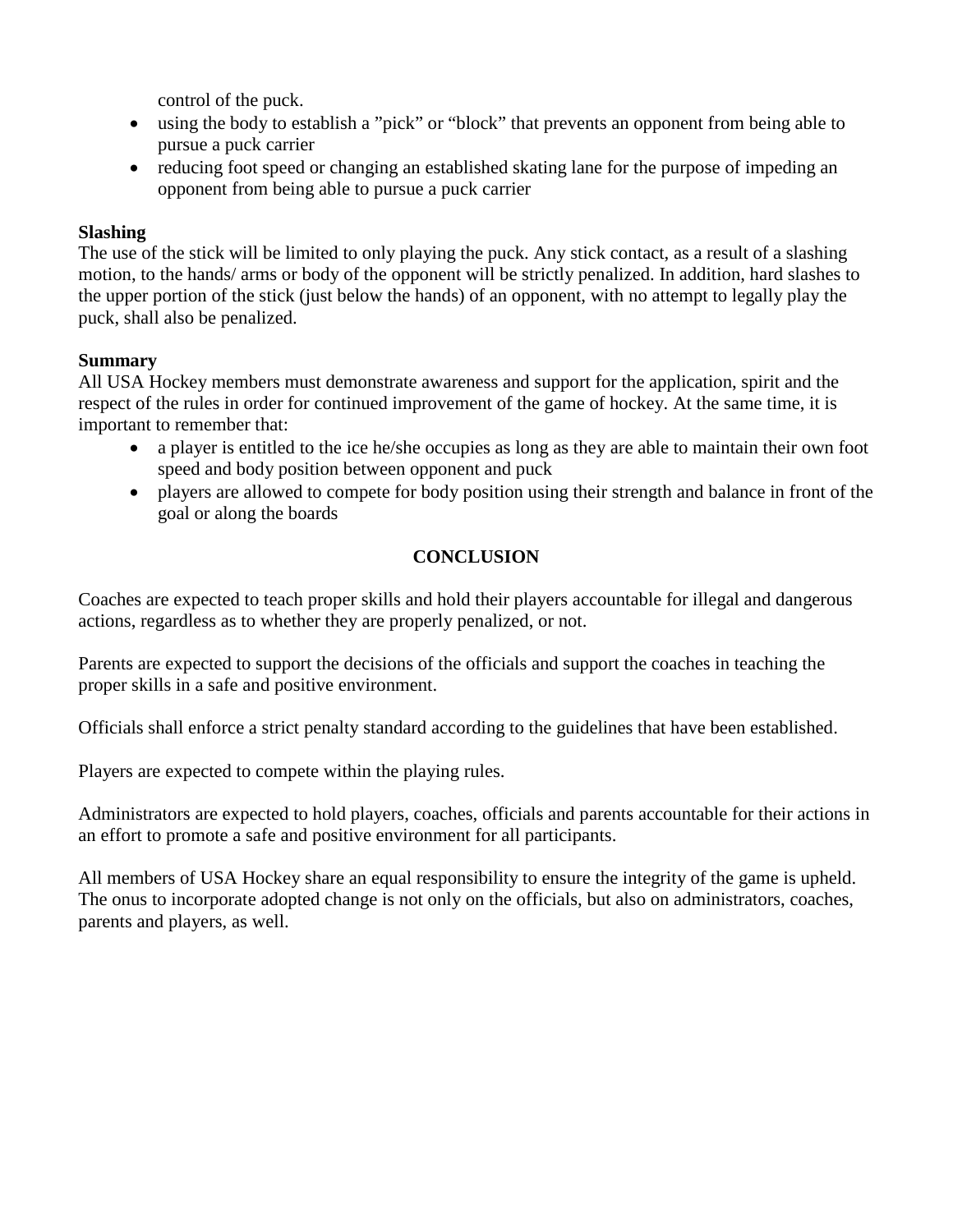

## **RULE CHANGE SUMMARY**

*For Youth, High School, Girls'/Women's and Adult Classifications* 

# **For the 2013-14 through 2016-17 Seasons**

| Rule #          | Rule                                                                           | <b>Description of Change</b>                                                                                                                                                                                                                                                                                                                                                       |
|-----------------|--------------------------------------------------------------------------------|------------------------------------------------------------------------------------------------------------------------------------------------------------------------------------------------------------------------------------------------------------------------------------------------------------------------------------------------------------------------------------|
| Preface         | "Points of Emphasis"<br>including Standard of<br>Play and Rules<br>Enforcement | Continues language that addresses legal body checking and<br>legal body contact, including a Body Checking and Restraining<br>Foul Standards of Play.                                                                                                                                                                                                                              |
| Preface         | Philosophy of Youth<br>Hockey                                                  | Updates wording to coincide with language appearing in<br>Annual Guide referencing the ADM and establishes consistency<br>of message with other educational documents.                                                                                                                                                                                                             |
| All             | <b>Section One</b>                                                             | Simplifies language pertaining to rink requirements as needed<br>to play the game. Makes reference to STAR's USA Hockey<br>Facility Guide as the resource to obtain detailed information<br>and more specific requirements for rink standards and ice<br>markings.                                                                                                                 |
| 201             | <b>Composition of Team</b>                                                     | Moves language pertaining to who can occupy the players'<br>bench during a game.                                                                                                                                                                                                                                                                                                   |
| 304             | Protective Equipment                                                           | Adds Note to Section (c) acknowledging the expiration date on<br>HECC helmet stickers and places the responsibility on the<br>player to wear a certified helmet.                                                                                                                                                                                                                   |
| 308             | <b>Electronic Devices</b>                                                      | Adds language that prohibits a team official from using<br>electronic devices to question, challenge or dispute a game<br>official's decision while the game is in progress.                                                                                                                                                                                                       |
| 404 &<br>601(e) | <b>Misconduct Penalties</b>                                                    | Calls for a game misconduct penalty to be assessed in lieu of<br>the second misconduct penalty assessed to the same player<br>during the same game.                                                                                                                                                                                                                                |
| 411             | Progressive Suspensions                                                        | Adds new rule effective for the 2014-15 season (recommended<br>for 2013-14) that will increase game suspensions to a player<br>who receives their third and subsequent major penalties for<br>infractions classified as "Aggressive Infractions" during the<br>same season. Also adds suspension to the head coach for a<br>team receiving three major penalties in the same game. |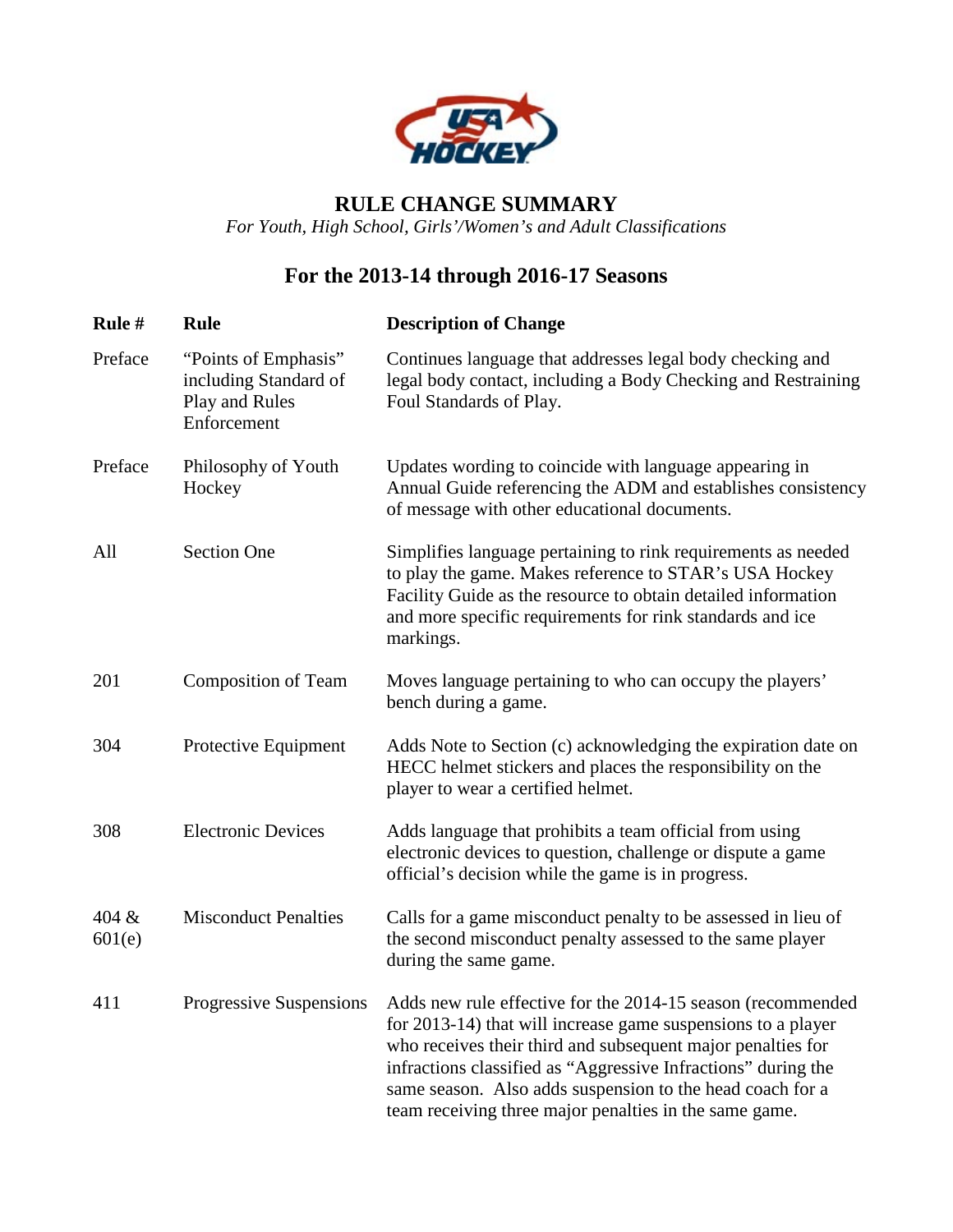| Rule # | <b>Rule</b>                                                                               | <b>Description of Change</b>                                                                                                                                                                                                                                                                         |
|--------|-------------------------------------------------------------------------------------------|------------------------------------------------------------------------------------------------------------------------------------------------------------------------------------------------------------------------------------------------------------------------------------------------------|
| 501    | Appointment of<br><b>Officials</b>                                                        | Moves all language pertaining to officials' equipment to this<br>rule and also mandates that all officials wear a half-shield visor<br>effective with the start of the 2013-14 season.                                                                                                               |
| 503    | Linesman                                                                                  | Deletes language that allows for a referee to call upon a<br>linesman to conduct any face-off during the course of the game.                                                                                                                                                                         |
| 507    | <b>Penalty Timekeeper</b>                                                                 | Moves reference as to whom may occupy the penalty bench<br>during the course of the game.                                                                                                                                                                                                            |
| 602    | Attempt To<br>Injure/Deliberate Injury<br>of Opponent                                     | Adds note that specifies all incidents of attempt to<br>injure/deliberate injury to a game official should be penalized<br>under Rule $601(f.1)$ .                                                                                                                                                   |
| 603    | Boarding                                                                                  | Establishes penalty options for boarding as minor plus<br>misconduct, major plus game misconduct or match penalty.                                                                                                                                                                                   |
| 604    | Body Checking/Body<br><b>Contact Categories and</b><br>Non-Check Adult<br>Classifications | Establishes youth "body contact" categories and modifies<br>terminology to coincide with "Learn-to-Check" educational<br>materials.                                                                                                                                                                  |
| 607    | Charging                                                                                  | Establishes penalty options for charging as minor plus<br>misconduct, major plus game misconduct or match penalty.<br>Adds note(s) that moves description of goalkeeper's "privileged<br>area" to this rule and clarifies difference between goalkeeper<br>interference and charging the goalkeeper. |
| 612    | <b>Face-Off Locations</b>                                                                 | Clarifies location of face-off if the puck were to illegally enter<br>the goal directly off an official.                                                                                                                                                                                             |
| 614    | Falling on Puck                                                                           | Adds note referencing the goalkeeper's "privileged area" to this<br>rule.                                                                                                                                                                                                                            |
| 615    | Fighting                                                                                  | Allows for a game misconduct penalty to be assessed to a<br>player in the Adult Male Classifications for removing his (or<br>opponent) helmet/facemask prior to or during an altercation.                                                                                                            |
| 620    | <b>Head Contact</b>                                                                       | Establishes penalty options for head contact as minor plus<br>misconduct, major plus game misconduct or match penalty.                                                                                                                                                                               |
| 632    | Puck in Motion or Out<br>of Sight                                                         | Deletes outdated language referring to a player who passes the<br>puck back into their own defensive zone for the purpose of<br>delaying the game.                                                                                                                                                   |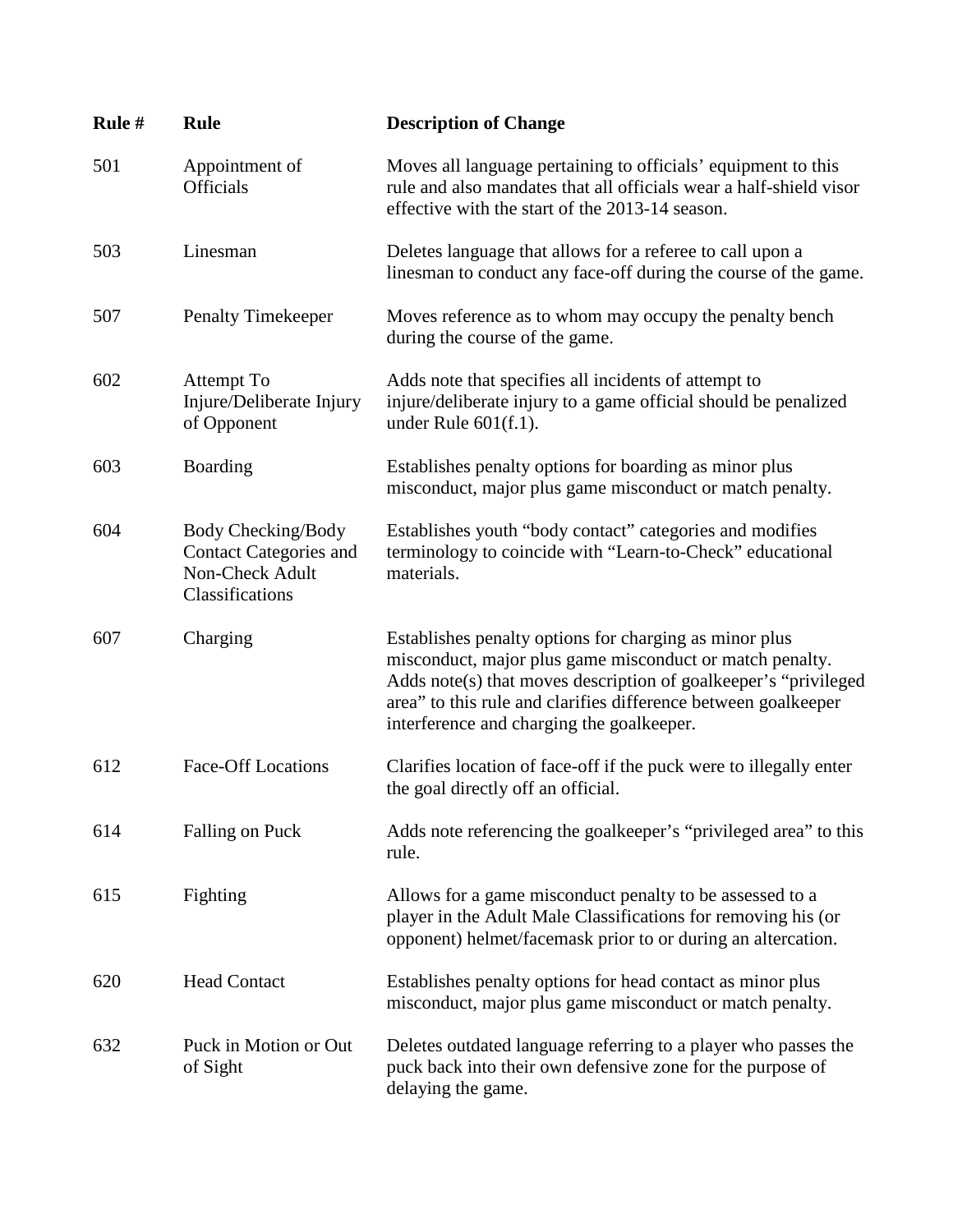| Rule #   | <b>Rule</b>                       | <b>Description of Change</b>                                                                                                                                          |
|----------|-----------------------------------|-----------------------------------------------------------------------------------------------------------------------------------------------------------------------|
| 637      | Throwing Stick/Object             | Deletes reference to "deliberately" throwing a stick or object<br>out of the rink and in the direction of spectators for a game<br>misconduct penalty to be assessed. |
| 639      | Tripping/Clipping/Leg<br>Checking | Adds language specific to "slew-footing" to this rule.                                                                                                                |
| Glossary | Goalkeeper's Privileged<br>Area   | Moves definition from Section 1 of the rules and adds to<br>glossary.                                                                                                 |
| Glossary | Goalkeeper's Warm-up<br>Area      | Moves definition from Section 1 of the rules and adds to<br>glossary.                                                                                                 |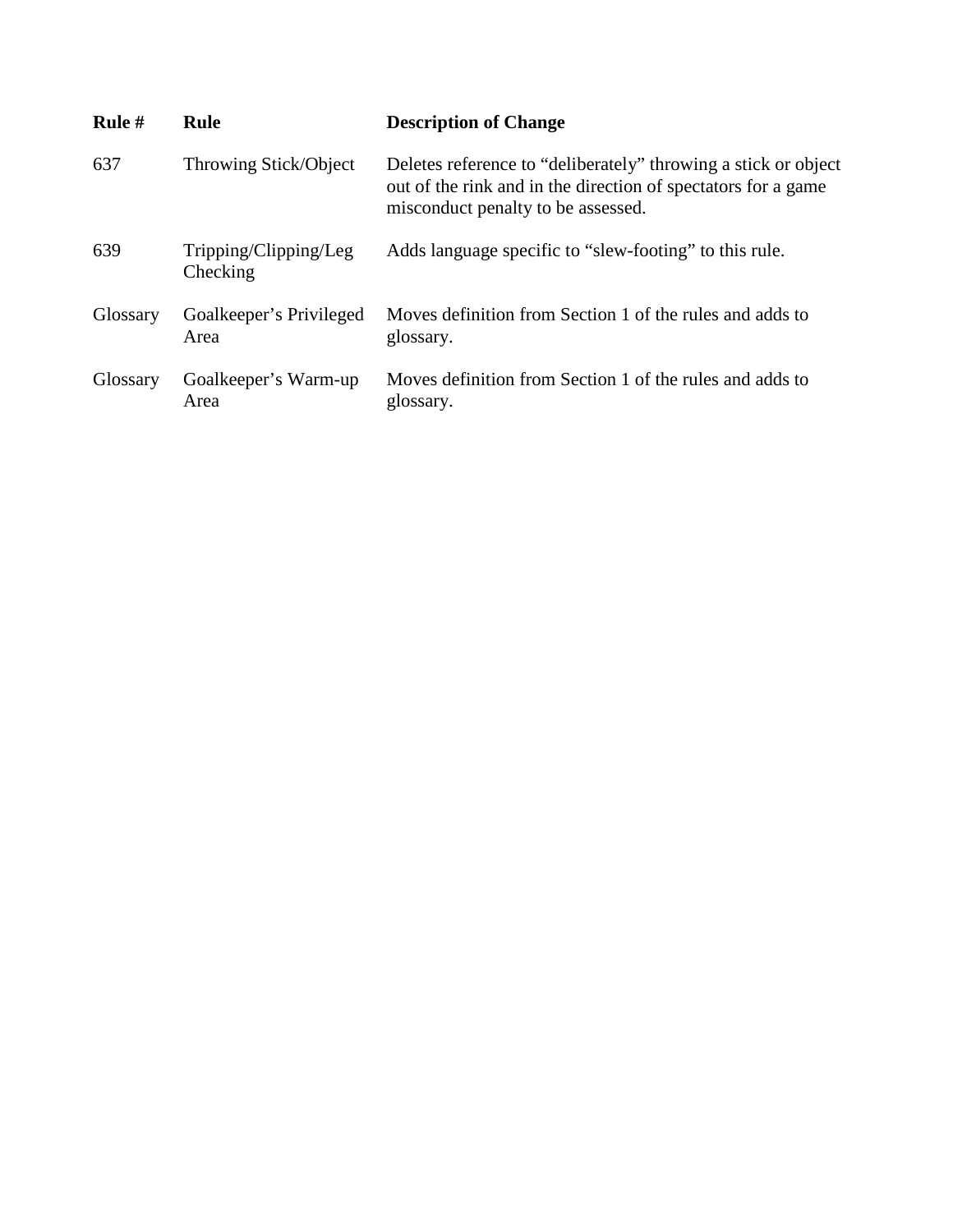

## **RULE CHANGE SUMMARY- JUNIOR EDITION**

*For Authorized Junior Age Classifications* 

## **For the 2013-14 through 2016-17 Seasons**

| Rule # | <b>Rule</b>                                             | <b>Description of Change</b>                                                                                                                                                                                                                                       |
|--------|---------------------------------------------------------|--------------------------------------------------------------------------------------------------------------------------------------------------------------------------------------------------------------------------------------------------------------------|
|        | <b>USA Hockey Official</b><br><b>Playing Rules Book</b> | Entire rule book has been edited for grammar and redundancy<br>in an effort to provide for more logical flow and easier to read<br>language.                                                                                                                       |
|        | Standard of Play and<br><b>Rules Enforcement</b>        | Continues language that addresses legal body checking and<br>legal body contact, including a Body Checking and Restraining<br>Foul Standards of Play.                                                                                                              |
| All    | <b>Section One</b>                                      | Simplifies language pertaining to rink requirements as needed<br>to play the game. Makes reference to STAR's USA Hockey<br>Facility Guide as the resource to obtain detailed information<br>and more specific requirements for rink standards and ice<br>markings. |
| 201    | <b>Composition of Team</b>                              | Moves language pertaining to who can occupy the players'<br>bench during a game.                                                                                                                                                                                   |
| 304    | Protective Equipment                                    | Places additional responsibility on the team to ensure all players<br>are wearing the proper protective equipment.                                                                                                                                                 |
| 304    | Protective Equipment                                    | Adds note to Section (c) acknowledging the expiration date on<br>HECC helmet stickers and places the responsibility on the<br>player to wear a certified helmet.                                                                                                   |
| 304    | Protective Equipment                                    | Establishes a player whose helmet/facemask has come off and<br>as a result has caused a stoppage of play may not participate in<br>play until after the completion of the ensuing face-off.                                                                        |
| 308    | <b>Electronic Devices</b>                               | Adds language that prohibits a team official from using<br>electronic devices to question, challenge or dispute a game<br>official's decision while the game is in progress.                                                                                       |
| 404    | <b>Misconduct Penalties</b>                             | Amends rule to reflect changes in penalty options for butt-<br>ending, head-butting and spearing.                                                                                                                                                                  |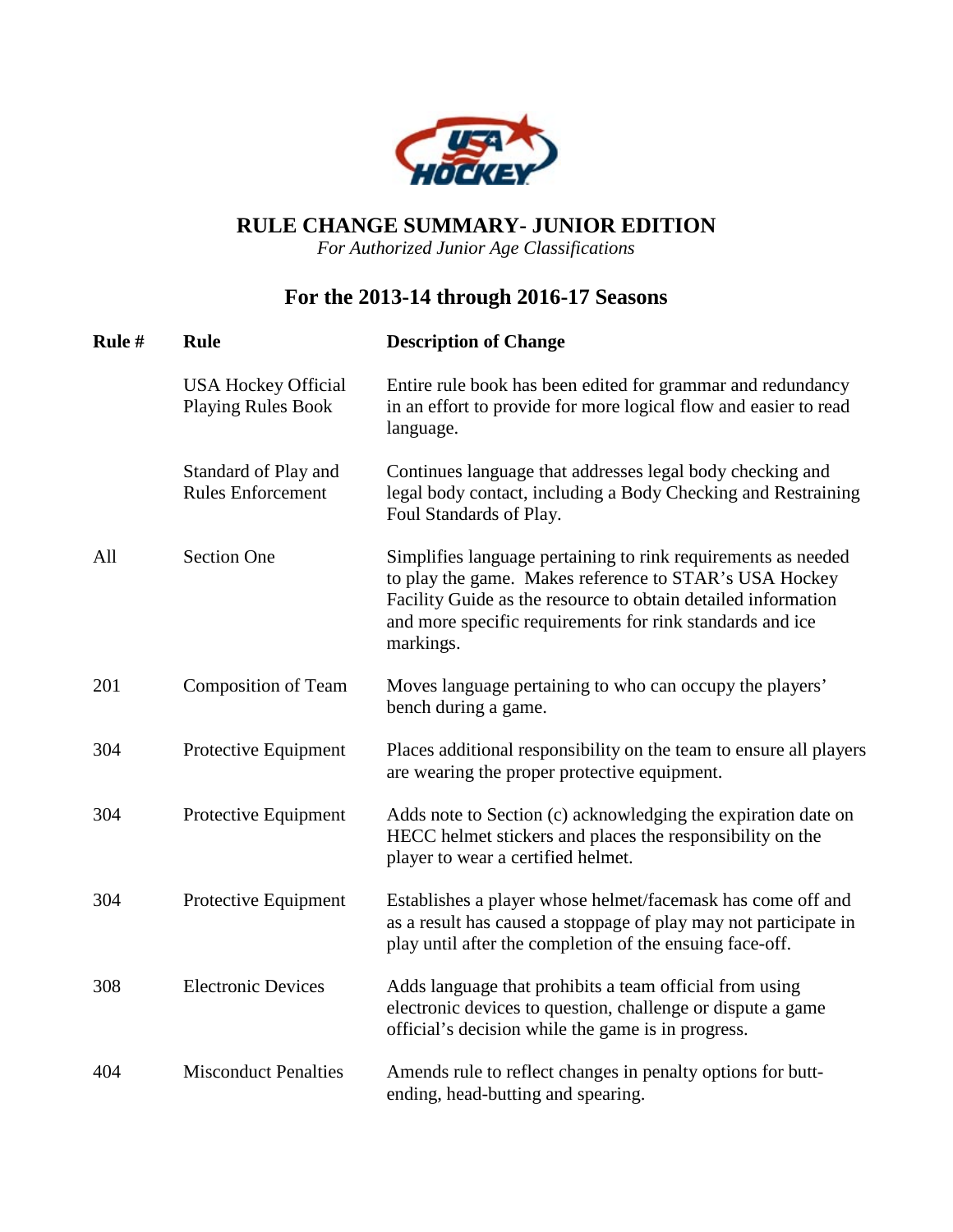| Rule #          | <b>Rule</b>                                           | <b>Description of Change</b>                                                                                                                                                                                                                  |
|-----------------|-------------------------------------------------------|-----------------------------------------------------------------------------------------------------------------------------------------------------------------------------------------------------------------------------------------------|
| 404 &<br>601(e) | <b>Misconduct Penalties</b>                           | Calls for a game ejection/misconduct penalty to be assessed in<br>lieu of the second misconduct penalty assessed to the same<br>player during the same game.                                                                                  |
| 407             | <b>Goalkeeper Penalties</b>                           | Specifies player serving goalkeeper penalty must be a non-<br>penalized player who was on ice at time of infraction.                                                                                                                          |
| 410             | Supplementary<br>Discipline                           | Increases the per game fine assessed for a player who was<br>unable to serve the entirety of their suspension at the end of a<br>season and is no longer involved in junior hockey.                                                           |
| 501             | Appointment of<br><b>Officials</b>                    | Moves all language pertaining to an officials' equipment to this<br>rule and also mandates that all officials wear half-shield visor<br>effective with the start of the 2013-14 season.                                                       |
| 503             | Linesman                                              | Deletes language that allows for a referee to call upon a<br>linesman to conduct any face-off during the course of the game.                                                                                                                  |
| 507             | <b>Penalty Timekeeper</b>                             | Moves reference as to whom may occupy the penalty bench<br>during the course of the game.                                                                                                                                                     |
| 601             | Abuse of Officials and<br><b>Other Misconduct</b>     | Adds specific language pertaining to embellishment and diving<br>calling for a minor penalty for unsportsmanlike conduct.                                                                                                                     |
| 602             | Attempt To<br>Injure/Deliberate Injury<br>of Opponent | Adds note that specifies all incidents of attempt to<br>injure/deliberate injury to a game official should be penalized<br>under Rule 601.                                                                                                    |
| 605             | <b>Butt-Ending</b>                                    | Establishes penalty options for butt-ending as minor plus<br>misconduct, double minor plus game ejection, major plus game<br>misconduct or match penalty. Major plus game misconduct or<br>match penalty shall be assessed if injury results. |
| 606             | Charging                                              | Establishes penalty options for charging as minor, major or<br>major plus game ejection penalty. However, if the opponent in<br>injured a major penalty plus game misconduct shall be assessed.                                               |
| 608             | Cross-Checking                                        | Calls for major plus game misconduct to be assessed to any<br>players who injures and opponent by cross-checking.                                                                                                                             |
| 609             | Delaying the Game                                     | Clarifies who takes the penalty shot, when a goal is awarded<br>and what criteria is used to determine if the goal posts has<br>become dislodged under this rule.                                                                             |
| 609             | Delaying the Game                                     | Deletes language calling for a warning to be issued for multiple<br>delays for scrums after the whistle.                                                                                                                                      |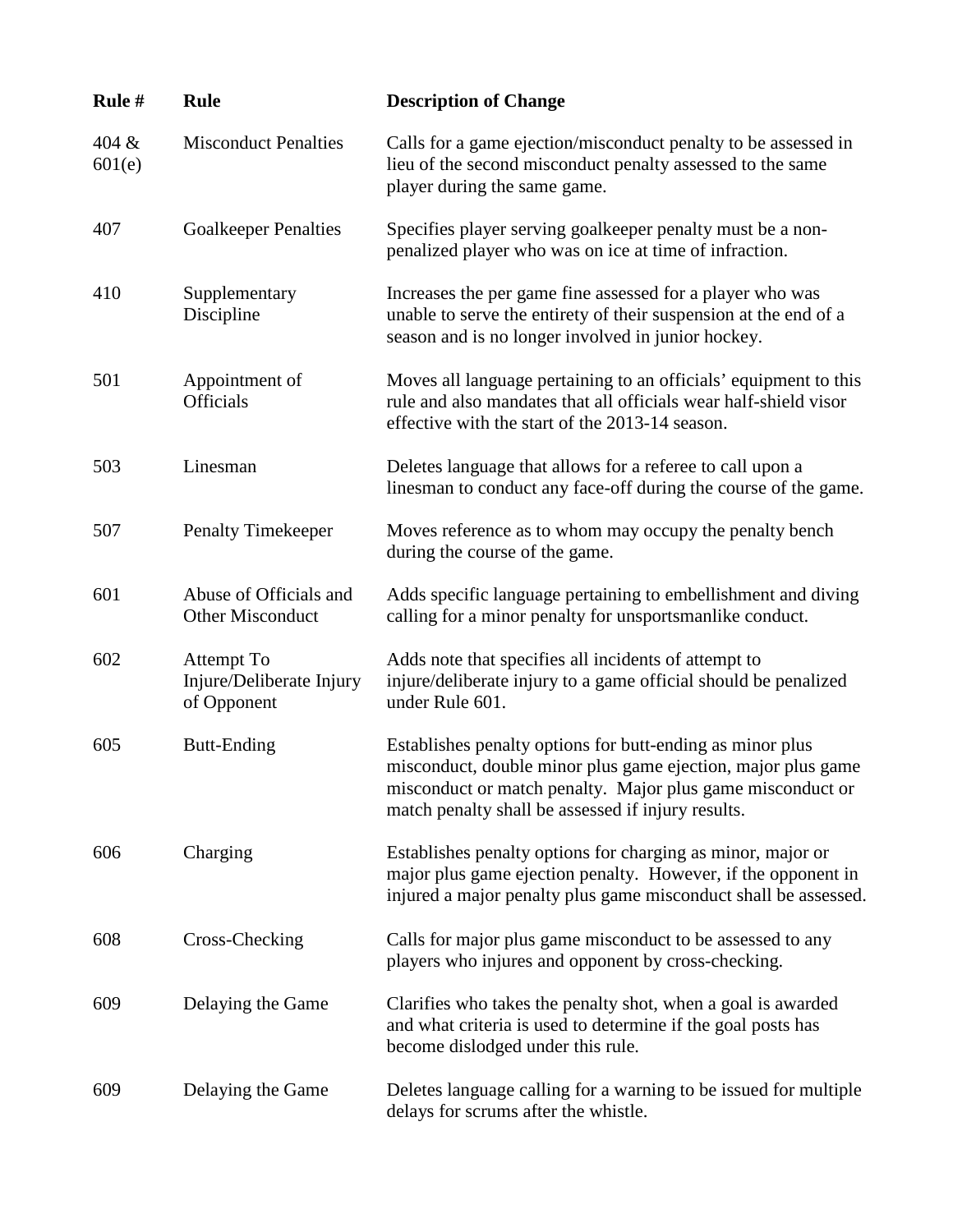| Rule # | <b>Rule</b>                                           | <b>Description of Change</b>                                                                                                                                                                                    |
|--------|-------------------------------------------------------|-----------------------------------------------------------------------------------------------------------------------------------------------------------------------------------------------------------------|
| 610    | Elbowing                                              | Establishes penalty options for elbowing as minor, major or<br>major plus game ejection penalty. However, if the opponent in<br>injured a major penalty plus game misconduct shall be assessed.                 |
| 611    | <b>Face-Off Locations</b>                             | Clarifies location of face-off if the puck were to illegally enter<br>the goal directly off an official.                                                                                                        |
| 611    | <b>Face-Off Locations</b>                             | Deletes language that provided territorial advantage to home<br>team if unclear as to the closest face-off spot.                                                                                                |
| 612    | <b>Face-Off Procedures</b>                            | Calls for delay-of-game penalty to be assessed to offending<br>player who deliberately causes a false face-off after an icing.                                                                                  |
| 613    | Falling on Puck                                       | Adds note referencing the goalkeeper's "privileged area" to this<br>rule.                                                                                                                                       |
| 614    | Fighting                                              | Clarifies penalty for player fighting with greater facial<br>protection. Adds language pertaining to engaging in a fight after<br>the original altercation and clarifies rules pertaining to helmet<br>removal. |
| 618    | Head-Butting                                          | Establishes penalty options for head-butting as minor plus<br>misconduct, major plus game misconduct or match penalty.                                                                                          |
| 619    | <b>Head Contact</b>                                   | Establishes penalty options for head contact as minor, major or<br>major plus game ejection penalty. However, if the opponent in<br>injured a major penalty plus game misconduct shall be assessed.             |
| 622    | Hooking                                               | Establishes penalty options for hooking as minor, major or<br>major plus game ejection penalty. However, if the opponent in<br>injured a major penalty plus game misconduct shall be assessed.                  |
| 623    | Icing                                                 | Clarifies conditions for icing to be nullified as a result of a slow<br>moving puck.                                                                                                                            |
| 627    | Kneeing                                               | Establishes penalty options for kneeing as minor, major or<br>major plus game ejection penalty. However, if the opponent in<br>injured a major penalty plus game misconduct shall be assessed.                  |
| 628    | Leaving the Players'<br><b>Bench or Penalty Bench</b> | Allows for game misconduct penalties to be assessed to all<br>players who leave the bench during an altercation after the first<br>player.                                                                      |
|        | Passes                                                | Rule is deleted.                                                                                                                                                                                                |